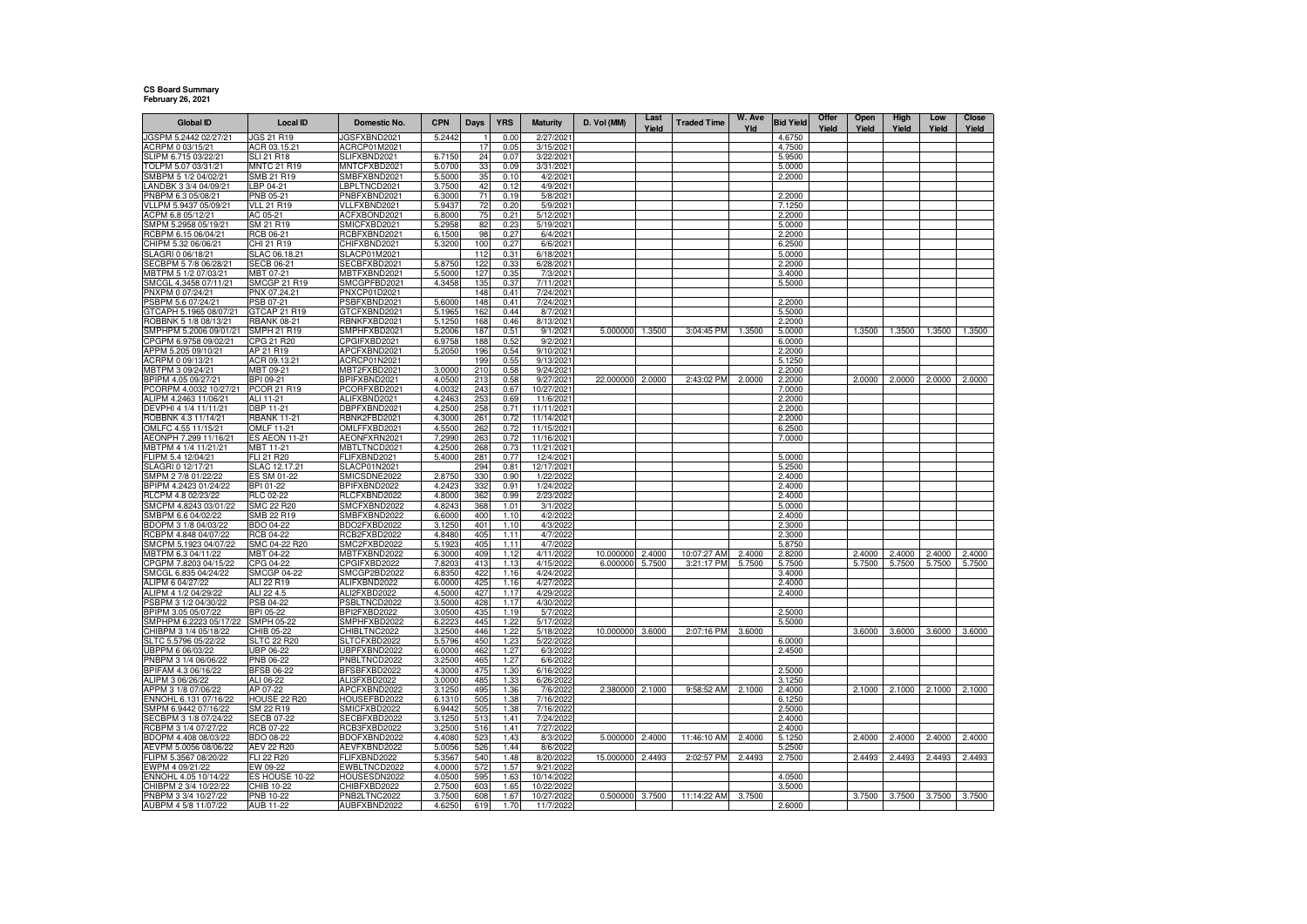| <b>Global ID</b>                                | <b>Local ID</b>                    | Domestic No.                 | <b>CPN</b>       | Days         | <b>YRS</b>   | <b>Maturity</b>          | D. Vol (MM) | Last<br>Yield | <b>Traded Time</b> | W. Ave<br>Yld | <b>Bid Yield</b> | Offer<br>Yield | Open<br>Yield | High<br>Yield | Low<br>Yield | <b>Close</b><br>Yield |
|-------------------------------------------------|------------------------------------|------------------------------|------------------|--------------|--------------|--------------------------|-------------|---------------|--------------------|---------------|------------------|----------------|---------------|---------------|--------------|-----------------------|
| RCBPM 4.426 11/13/22                            | <b>RCB 11-22</b>                   | RCBFXBND2022                 | 4.426            | 625          | 1.7          | 11/13/2022               |             |               |                    |               | 2.5000           |                |               |               |              |                       |
| LANDBK 2.5872 11/17/22                          | LBP 11-22                          | BPFXBND2022                  | 2.5872           | 629          | 1.72         | 11/17/2022               |             |               |                    |               | 2.6000           |                |               |               |              |                       |
| CHIBPM 3.65 12/02/22                            | CHIB 12-22                         | CHIB2LTN2022                 | 3.6500           | 644          | 1.76         | 12/2/2022                | 2.000000    | 3.7300        | 2:24:02 PM         | 3.7300        |                  |                | 3.7300        | 3.7300        | 3.7300       | 3.7300                |
| DEVPHI 2 1/2 12/11/22<br>ROBBNK 4 1/8 12/16/22  | DBP 12-22<br><b>RBANK 12-22</b>    | DBPFXBND2022<br>RBANKLTN2022 | 2.5000<br>4.1250 | 653<br>658   | 1.79<br>1.80 | 12/11/2022<br>12/16/2022 |             |               |                    |               | 2.5000           |                |               |               |              |                       |
| SMCGL 5 3/8 12/22/22                            | <b>SMCGP 22 R20</b>                | SMCGPFBD2022                 | 5.3750           | 664          | 1.82         | 12/22/2022               | 0.300000    | 3.6000        | 2:56:51 PM         | 3.6000        | 6.6250           |                | 3.6000        | 3.6000        | 3.6000       | 3.6000                |
| FLIPM 5.0496 01/07/23                           | CPI 01-23 R20                      | CPIFXBND2023                 | 5.0496           | 680          | 1.86         | 1/7/2023                 |             |               |                    |               | 3.0000           |                |               |               |              |                       |
| PSBPM 4 1/2 02/04/23                            | PSB 02-23                          | PSBFXBND2023                 | 4.5000           | 708          | 1.94         | 2/4/2023                 |             |               |                    |               | 5.0000           |                |               |               |              |                       |
| RCBPM 3 3/4 02/11/23                            | <b>RCB 02-23</b>                   | RCBLTNCD2023                 | 3.7500           | 715          | 1.96         | 2/11/2023                |             |               |                    |               |                  |                |               |               |              |                       |
| BDOPM 3 5/8 02/18/23                            | BDO 02-23                          | BDOLTNCD2023                 | 3.6250           | 722          | 1.98         | 2/18/2023                |             |               |                    |               |                  |                |               |               |              |                       |
| EWPM 4 1/2 02/21/23                             | EW 02-23                           | EWBFXBND2023                 | 4.5000           | 725          | 1.99         | 2/21/2023                |             |               |                    |               | 3.4000           |                |               |               |              |                       |
| GTCAPH 5.0937 02/27/23<br>SMPHPM 5.663 03/01/23 | GTCAP 23 R20<br><b>SMPH 23 R21</b> | GTCFXBND2023<br>SMPHFXBD2023 | 5.093<br>5.663   | 731<br>733   | 2.00<br>2.01 | 2/27/202<br>3/1/202      |             |               |                    |               | 5.8750<br>5.5000 |                |               |               |              |                       |
| SMCPM 6 1/4 03/19/23                            | SMC 23 R21                         | SMCFXBND2023                 | 6.2500           | 751          | 2.06         | 3/19/2023                |             |               |                    |               | 3.4000           |                |               |               |              |                       |
| MBTPM 4 1/2 04/24/23                            | MBT 04-23                          | MBTFXBND2023                 | 4.5000           | 787          | 2.16         | 4/24/202                 |             |               |                    |               | 3.4000           |                |               |               |              |                       |
| PNBPM 3 7/8 04/26/23                            | PNB 04-23                          | PNBLTNCD2023                 | 3.8750           | 789          | 2.16         | 4/26/202                 |             |               |                    |               |                  |                |               |               |              |                       |
| EDCPM 4.7312 05/03/23                           | EDC 23 R19                         | EDCFXBND2023                 | 4.7312           | 796          | 2.18         | 5/3/202                  |             |               |                    |               | 3.4000           |                |               |               |              |                       |
| SECBPM 3 7/8 05/08/23                           | <b>SECB 05-23</b>                  | SECBLTNC2023                 | 3.8750           | 801          | 2.19         | 5/8/2023                 |             |               |                    |               |                  |                |               |               |              |                       |
| BPIPM 3 3/4 05/24/23                            | BPI 05-23                          | BPILTNCD2023                 | 3.7500           | 817          | 2.24         | 5/24/202                 |             |               |                    |               |                  |                |               |               |              |                       |
| ACPM 3.92 07/07/23<br>SMCGL 4.7575 07/11/23     | AC 23 R22<br><b>SMCGP 23 R21</b>   | ACFXBOND2023<br>SMCGPFBD2023 | 3.9200<br>4.7575 | 861<br>865   | 2.36<br>2.37 | 7/7/2023<br>7/11/2023    |             |               |                    |               | 4.8000<br>5.7500 |                |               |               |              |                       |
| GLOPM 5.2792 07/17/23                           | GLO 23 R20                         | GLOFXBND2023                 | 5.2792           | 871          | 2.39         | 7/17/2023                |             |               |                    |               | 3.4000           |                |               |               |              |                       |
| RLCPM 3.683 07/17/23                            | RLC 07-23                          | RLCFXBND2023                 | 3.6830           | 871          | 2.39         | 7/17/2023                |             |               |                    |               | 3.0000           |                |               |               |              |                       |
| SMPHPM 2.4565 08/05/23                          | SMPH 08-23                         | SMPH2FBD2023                 | 2.4565           | 890          | 2.44         | 8/5/2023                 |             |               |                    |               | 2.4565           |                |               |               |              |                       |
| SMCGL 6 3/4 08/17/23                            | SMCGP 08-23 R21                    | SMCGP2BD2023                 | 6.7500           | 902          | 2.47         | 8/17/2023                |             |               |                    |               | 5.8000           |                |               |               |              |                       |
| UBPPM 4 3/8 08/21/23                            | UBP 08-23                          | UBPLTNCD2023                 | 4.3750           | 906          | 2.48         | 8/21/2023                |             |               |                    |               |                  |                |               |               |              |                       |
| MBTPM 3 1/2 09/19/23                            | MBT 09-23                          | MBTLTNCD2023                 | 3.5000           | 935          | 2.56         | 9/19/2023                |             |               |                    |               |                  |                |               |               |              |                       |
| ALIPM 7.0239 10/05/23<br>ALIPM 3.8915 10/07/23  | ALI 23 R21<br>ALI 23 R22           | ALI2FXBD2023<br>ALIFXBND2023 | 7.0239<br>3.8915 | 951<br>953   | 2.60<br>2.61 | 10/5/2023<br>10/7/202    |             |               |                    |               | 5.2500<br>4.3000 |                |               |               |              |                       |
| PCORPM 4.5219 10/27/23                          | PCOR 23 R21                        | PCORFXBD2023                 | 4.5219           | 973          | 2.66         | 10/27/2023               |             |               |                    |               | 5.8750           |                |               |               |              |                       |
| DELMPI 3.484 10/30/23                           | DMPI 10-23                         | DMPIFXBD2023                 | 3.4840           | 976          | 2.67         | 10/30/2023               |             |               |                    |               | 3.5500           |                |               |               |              |                       |
| SECBPM 4 1/2 11/02/23                           | SECB 11-23                         | SECB2LTN2023                 | 4.5000           | 979          | 2.68         | 11/2/2023                | 0.100000    | 4.5000        | 9:09:11 AM         | 4.5000        |                  |                | 4.5000        | 4.5000        | 4.5000       | 4.5000                |
| BDOPM 4 3/8 11/07/23                            | BDO 11-23                          | BDO2LTNC2023                 | 4.3750           | 984          | 2.69         | 11/7/2023                | 4.300000    | 3.7500        | 11:54:23 AM        | 2.7513        |                  |                | 2.4080        | 3.7500        | 2.4080       | 3.7500                |
| FLIPM 5.4333 11/08/23                           | <b>FLI 23 R20</b>                  | FLIFXBND2023                 | 5.433            | 985          | 2.70         | 11/8/2023                |             |               |                    |               | 5.3750           |                |               |               |              |                       |
| AEONPH 7.695 11/16/23                           | <b>ES AEON 11-23</b>               | AEONFXRN2023                 | 7.6950           | 993          | 2.72         | 11/16/202                |             |               |                    |               | 7.2500           |                |               |               |              |                       |
| AEVPM 2.8403 11/16/23<br>FLIPM 3.3353 11/18/23  | AEV 11-23<br>FLI 11-23             | AEV2FXBD2023<br>FLI2FXBD2023 | 2.8403<br>3.3353 | 993<br>995   | 2.72<br>2.72 | 11/16/202<br>11/18/2023  |             |               |                    |               | 2.9000<br>3.0000 |                |               |               |              |                       |
| AEVPM 4.6188 11/21/23                           | <b>AEV 23 R20</b>                  | AEVFXBND2023                 | 4.6188           | 998          | 2.73         | 11/21/202                |             |               |                    |               | 5.3750           |                |               |               |              |                       |
| EWPM 4 5/8 12/07/23                             | EW 12-23                           | EWBLTNCD2023                 | 4.6250           | 1014         | 2.78         | 12/7/202                 |             |               |                    |               |                  |                |               |               |              |                       |
| SMPM 5.159 12/09/23                             | SM 23 R21                          | SMICFXBD2023                 | 5.1590           | 1016         | 2.78         | 12/9/2023                |             |               |                    |               | 3.4000           |                |               |               |              |                       |
| UBPPM 2 3/4 12/09/23                            | UBP 12-23                          | JBPFXBND2023                 | 2.7500           | 1016         | 2.78         | 12/9/202                 |             |               |                    |               | 2.5750           |                |               |               |              |                       |
| VLLPM 8 12/21/23                                | VLL 23 R21                         | VLLFXBND2023                 | 8.0000           | 1028         | 2.82         | 12/21/2023               | 4.500000    | 6.6000        | 3:21:19 PM         | 6.6000        | 6.5000           |                | 6.6000        | 6.6000        | 6.6000       | 6.6000                |
| CHIBPM 4.55 01/12/24<br>ROBBNK 4 7/8 01/16/24   | CHIB 01-24<br><b>RBANK 01-24</b>   | CHIBLTNC2024<br>RBANKLTN2024 | 4.5500<br>4.8750 | 1050<br>1054 | 2.88<br>2.89 | 1/12/2024<br>1/16/2024   | 5.000000    | 4.7650        | 11:45:45 AM        | 4.7650        |                  |                | 4.7650        | 4.7650        | 4.7650       | 4.7650                |
| FDCPM 6.1458 01/24/24                           | FDC 24 R21                         | FDCFXBND2024                 | 6.1458           | 1062         | 2.91         | 1/24/2024                |             |               |                    |               | 5.0000           |                |               |               |              |                       |
| APPM 7.5095 01/25/24                            | AP 24 R22                          | APCFXBND2024                 | 7.509            | 1063         | 2.91         | 1/25/2024                |             |               |                    |               | 4.7500           |                |               |               |              |                       |
| ALIPM 5 01/30/24                                | ALI 24 R20                         | ALIFXBND2024                 | 5.0000           | 1068         | 2.92         | 1/30/2024                | 4.000000    | 4.0750        | 2:01:50 PM         | 4.0750        | 3.5000           |                | 4.0750        | 4.0750        | 4.0750       | 4.0750                |
| TELPM 5.2813 02/06/24                           | TEL 24 R21                         | TELFXBND2024                 | 5.2813           | 1075         | 2.94         | 2/6/2024                 |             |               |                    |               | 5.5000           |                |               |               |              |                       |
| PSBPM 5 02/09/24                                | PSB 02-24                          | PSBLTNCD2024                 | 5.0000           | 1078         | 2.95         | 2/9/2024                 |             |               |                    |               |                  |                |               |               |              |                       |
| CHIBPM 2 1/2 02/18/24                           | CHIB 02-24                         | CHIBFXBD2024                 | 2.5000           | 1087         | 2.98         | 2/18/2024                |             |               |                    |               | 2.5000           |                |               |               |              |                       |
| JGSPM 5.3 02/27/24<br>SMCPM 5.284 03/01/24      | JGS 24 R20<br><b>SMC 24 R22</b>    | JGSFXBND2024<br>SMCFXBND2024 | 5.3000<br>5.2840 | 1096<br>1099 | 3.00<br>3.01 | 2/27/2024<br>3/1/2024    | 1.000000    | 3.7250        | 2:02:08 PM         | 3.7250        | 5.5000<br>5.5000 |                | 3.7250        | 3.7250        | 3.7250       | 3.7250                |
| STIEPM 5.8085 03/23/24                          | STIESG 24 R22                      | STIGFXBD2024                 | 5.808            | 1121         | 3.07         | 3/23/202                 |             |               |                    |               | 8.8750           |                |               |               |              |                       |
| MEGPM 5.3535 03/28/24                           | <b>MEG 24 R22</b>                  | MEGFXBND2024                 | 5.353            | 1126         | 3.08         | 3/28/2024                | 1.000000    | 3.6000        | 3:29:42 PM         | 3.6000        | 3.9500           |                | 3.6000        | 3.6000        | 3.6000       | 3.6000                |
| RCBPM 5 1/2 03/28/24                            | RCB 03-24                          | RCBLTNCD2024                 | 5.5000           | 1126         | 3.08         | 3/28/2024                |             |               |                    |               |                  |                |               |               |              |                       |
| TOLPM 5 1/2 03/31/24                            | <b>MNTC 24 R21</b>                 | MNTCFXBD2024                 | 5.5000           | 1129         | 3.09         | 3/31/2024                |             |               |                    |               | 6.0000           |                |               |               |              |                       |
| SMBPM 6 04/02/24                                | SMB 24 R21                         | SMBFXBND2024                 | 6.0000           | 1131         | 3.10         | 4/2/2024                 |             |               |                    |               | 5.2500           |                |               |               |              |                       |
| SMPM 3.3613 04/02/24                            | SM 04-24                           | SMIC2FBD2024                 | 3.3613           | 1131         | 3.10         | 4/2/2024                 |             |               |                    |               | 3.4000           |                |               |               |              |                       |
| MBTPM 5 3/8 04/04/24<br>PBC 5 5/8 04/08/24      | MBT 04-24<br>PBCOM 04-24           | MBT2LTNC2024<br>PBCOMLTN2024 | 5.3750<br>5.6250 | 1133<br>1137 | 3.10<br>3.11 | 4/4/2024<br>4/8/2024     | 0.500000    | 3.6250        | 2:40:15 PM         | 3.6250        |                  |                | 3.6250        | 3.6250        | 3.6250       | 3.6250                |
| PCORPM 7.8183 04/19/24                          | <b>PCOR 24 R22</b>                 | PCORFXBD2024                 | 7.8183           | 1148         | 3.14         | 4/19/2024                | 1.000000    | 5.3500        | 3:41:12 PM         | 5.3500        | 5.1500           |                | 5.3500        | 5.3500        | 5.3500       | 5.3500                |
| SMCGL 7.1783 04/24/24                           | SMCGP 04-24 R22                    | SMCGP2BD2024                 | 7.1783           | 1153         | 3.16         | 4/24/2024                | 1.000000    | 4.7000        | 2:09:27 PM         | 4.7000        | 6.5000           |                | 4.7000        | 4.7000        | 4.7000       | 4.7000                |
| SMPHPM 5.1683 05/18/24                          | SMPH 05-24 R22                     | SMPH2FBD2024                 | 5.1683           | 1177         | 3.22         | 5/18/2024                |             |               |                    |               | 3.7500           |                |               |               |              |                       |
| SMPM 5.6125 05/19/24                            | SM 24 R21                          | SMICFXBD2024                 | 5.6125           | 1178         | 3.23         | 5/19/2024                |             |               |                    |               | 5.8750           |                |               |               |              |                       |
| AEVPM 6.0157 06/18/24                           | AEV 24 R23                         | AEVFXBND2024                 | 6.0157           | 1208         | 3.31         | 6/18/2024                |             |               |                    |               | 5.3750           |                |               |               |              |                       |
| MBTPM 3 7/8 07/20/24                            | MBT 07-24                          | MBTLTNCD2024                 | 3.8750           | 1240         | 3.40         | 7/20/2024                |             |               |                    |               |                  |                |               |               |              |                       |
| DDPM 6.0952 07/21/24<br>GTCAPH 5 5/8 08/07/24   | <b>DD 24 R22</b><br>GTCAP 24 R21   | DDFXBOND2024<br>GTCFXBND2024 | 6.095<br>5.6250  | 1241<br>1258 | 3.40<br>3.44 | 7/21/2024<br>8/7/2024    |             |               |                    |               | 7.5000<br>6.1250 |                |               |               |              |                       |
| VLLPM 5.7512 08/08/24                           | <b>VLL 24 R23</b>                  | VLLFXBND2024                 | 5.7512           | 125          | 3.45         | 8/8/2024                 |             |               |                    |               | 6.6500           |                |               |               |              |                       |
| PNBPM 5 3/4 08/27/24                            | <b>PNB 08-24</b>                   | PNBLTNCD2024                 | 5.7500           | 127          | 3.50         | 8/27/2024                |             |               |                    |               |                  |                |               |               |              |                       |
| SMPHPM 5.7417 09/01/24                          | <b>SMPH 24 R21</b>                 | SMPHFXBD2024                 | 5.741            | 128          | 3.51         | 9/1/2024                 |             |               |                    |               | 5.8500           |                |               |               |              |                       |
| ALIPM 4.758 09/30/24                            | ALI 24 R22                         | ALI2FXBD2024                 | 4.758            | 1312         | 3.59         | 9/30/2024                |             |               |                    |               | 4.4500           |                |               |               |              |                       |
| SMCPM 5.55 10/04/24                             | SMC 10-24 R22                      | SMC2FXBD2024                 | 5.5500           | 1316         | 3.60         | 10/4/2024                |             |               |                    |               | 4.5000           |                |               |               |              |                       |